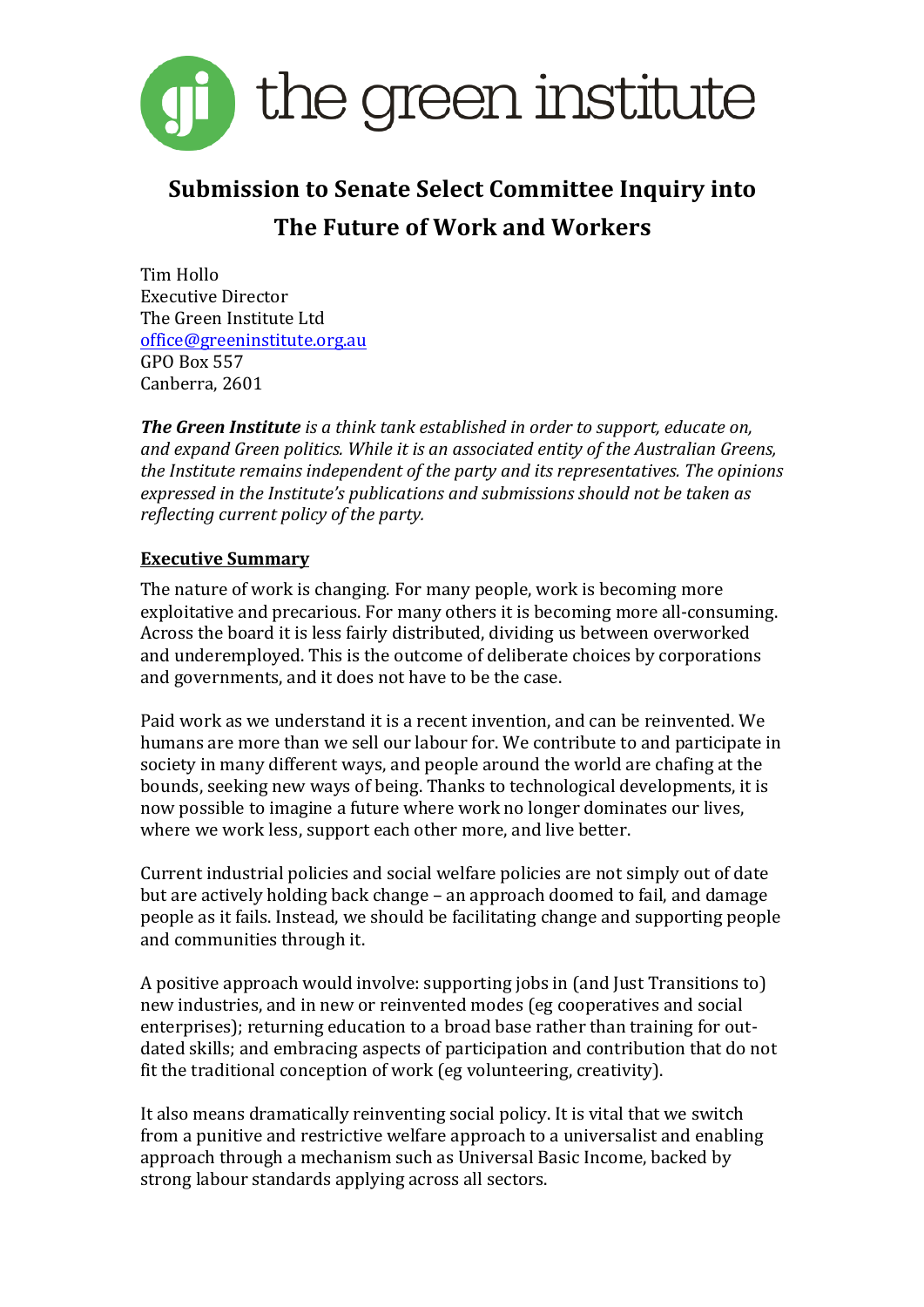

## **1.** The nature of work is changing, and we can reimagine it

Thanks to technology, social change and the economic and political climate of recent decades, the nature of work is changing dramatically and fast. Work is becoming more exploitative and precarious for many, more all-consuming for others, and less fairly distributed.

It is important to remember that this is not accidental. While many of the changes have been made possible by technological developments, the way these developments have been translated into personal realities for workers has been the result of a series of deliberate choices by corporations and governments. Because it is the result of choices we have made, it does not have to be the case. We can choose to make it otherwise.

Technology has the capacity to free us from tedious and mundane work and enable us to pursue more meaningful and productive activities. However, it also disrupts and destabilises industries and lives, upping the uncertainty and the pace of life, and facilitating the arrival of new effective monopolies. The challenge is how we proactively take hold of the opportunities it offers to improve our lives, while avoiding the pitfalls of a whole new suite of ways we can be ripped off or exploited. If we are clever enough to build machines which can do so much of our work, surely we can figure out how to structure an equitable, flourishing society where we work less and share the work better.

The increase in inequality and insecurity of work, spreading throughout the industrial sector, across the services sector and into the professions, barely needs introduction anymore. The 'gig economy', zero hour contracts, and the disappearance of whole industries and their related skill-sets is disrupting generations-old patterns of work. These patterns were never fair, but the models replacing them risk being even less fair. The rise of contract and casual work everywhere from cleaning services to academia makes work highly precarious for many of those who have it and increases the divide between those who are overworked and those who are underemployed.

Meanwhile, people around the world are searching for alternatives to the "fetishisation" of work.<sup>1</sup> Ideas of downshifting and tree-changing, and campaigns such as "go home on time day"<sup>2</sup> continue to arise as people search for 'work-life balance'. People are seeking flexible working arrangements to allow them to balance paid work with caring, volunteering or simple leisure – all necessities for good mental health and quality of life. But even this desire for flexibility is being hijacked, conferring the benefits of flexibility onto the employer (not needing to

 

http://adminpanel.ceda.com.au/FOLDERS/Service/Files/Documents/26792%7EFutureworkfor

 $1$  Coote, Anna, "The fetishisation of work is making us miserable. Let's learn to live again", *The* Guardian, October 26, 2016,

https://www.theguardian.com/commentisfree/2016/oct/26/fetishisation-work-miserablelong-hours-poor-pay.

<sup>2</sup> http://www.gohomeontimeday.org.au/

<sup>&</sup>lt;u>3 RutssellyBertranid, imeBratise of Idlengss, 1</u>932, <u>http://www.zpub.com/notes/idle.html.</u> <sup>4</sup> Keynes, John Maynard, *Economic Possibilities for our Grandchildren*, 1930,

http://www.econ.yale.edu/smith/econ116a/keynes1.pdf.

<sup>&</sup>lt;sup>5</sup> Committee for Economic Development of Australia, *Australia's Future Workforce?*, June 2015, p6,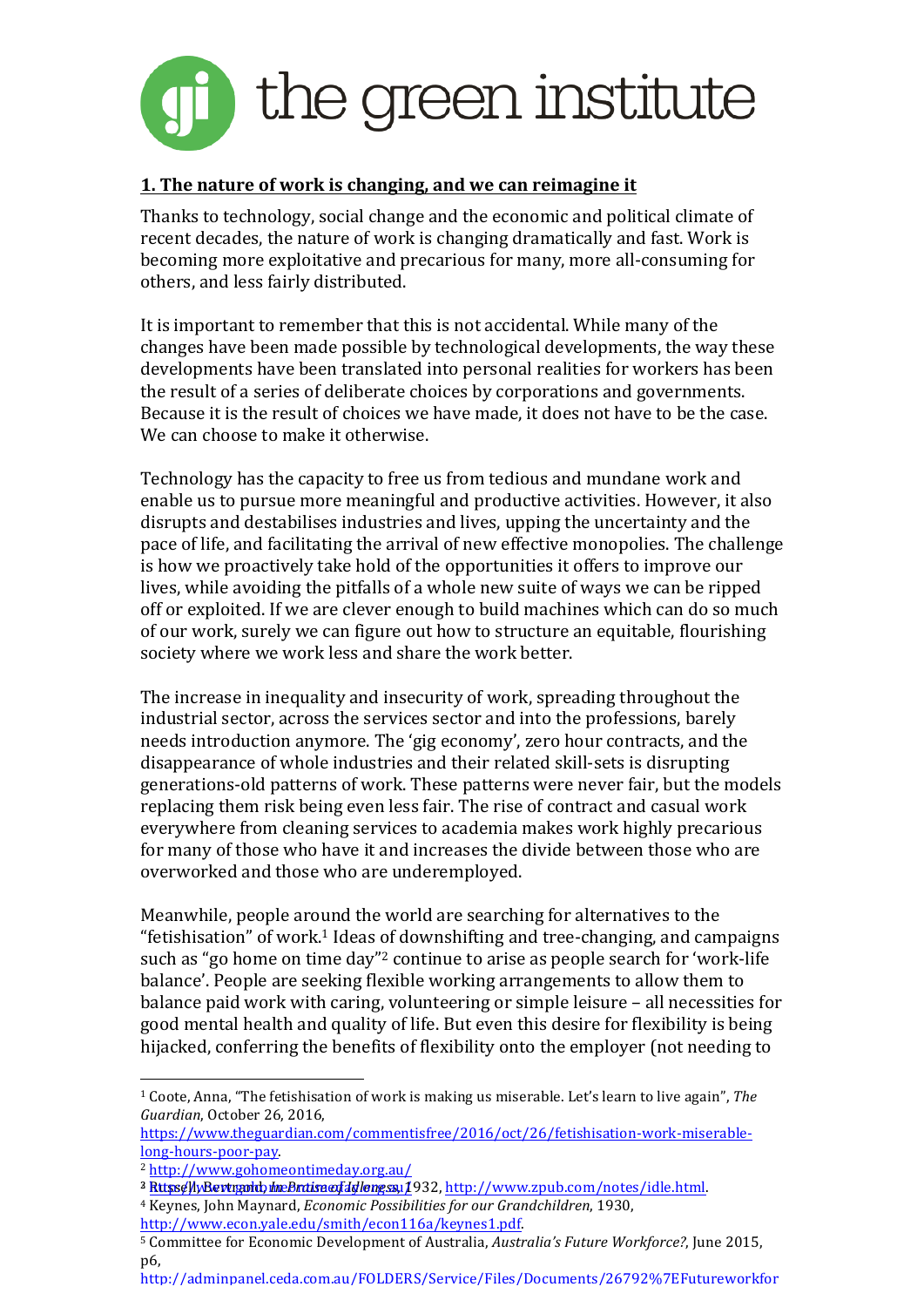

guarantee work hours or pay overtime and penalty rates, for example) and the risks (increasingly uncertain hours, unpredictable income, lack of leave or sick pay, and much more) onto the worker.

The desire to work less and have more time for family, leisure, and other pursuits, is far from new. Historically, the stated aim of the great majority of societies has been to work less. The eight hour day was the focus of early union battles and successes, and early and mid  $20<sup>th</sup>$  century figures saw it as the central goal. Bertrand Russell wrote "In Praise of Idleness",<sup>3</sup> while John Maynard Keynes predicted in 1930 that, by 2030, people would be working only 15 hours a week $4$ 

As 2030 rapidly approaches, we seem further than ever from this goal, despite, for the first time in history, having the technological capacity to achieve it.

Work as we understand it is a recent invention, and we can reinvent and reimagine it. We humans are more than we sell our labour for, and we contribute to and participate in society in many different ways. Thanks to technology, which can chain us to ever more unfair and unrewarding work, it is now possible to imagine a future where work no longer dominates our lives, where jobs are more fairly distributed and other modes of contribution and participation are valued. where we support each other more, and where we live better.

The remainder of this submission outlines a range of ways government policy can help achieve that future.

## **2.** Industrial policy – facilitating and enabling new ways of working and **participating**

It has been demonstrated time and again that attempting to hold back the tide of change, using industrial policy to attempt to prop up old and dying industries, is doomed to failure. Australia's car manufacturing industry is testament to that fact, and the coal industry is following suit. What is worse, attempts to keep these industries on life support only create more pain and hardship, providing false hope to workers and their families while failing to prepare them for new jobs with parallel or transferable skills.

Instead of attempting to hold back change, governments can and should facilitate appropriate changes while supporting people and communities through the transitions. This will involve, at a minimum:

Supporting jobs in, and lust Transitions to, new industries with a longterm future:

 

<sup>&</sup>lt;sup>3</sup> Russell, Bertrand, *In Praise of Idleness*, 1932, http://www.zpub.com/notes/idle.html. <sup>4</sup> Keynes, John Maynard, *Economic Possibilities for our Grandchildren*, 1930, http://www.econ.yale.edu/smith/econ116a/keynes1.pdf.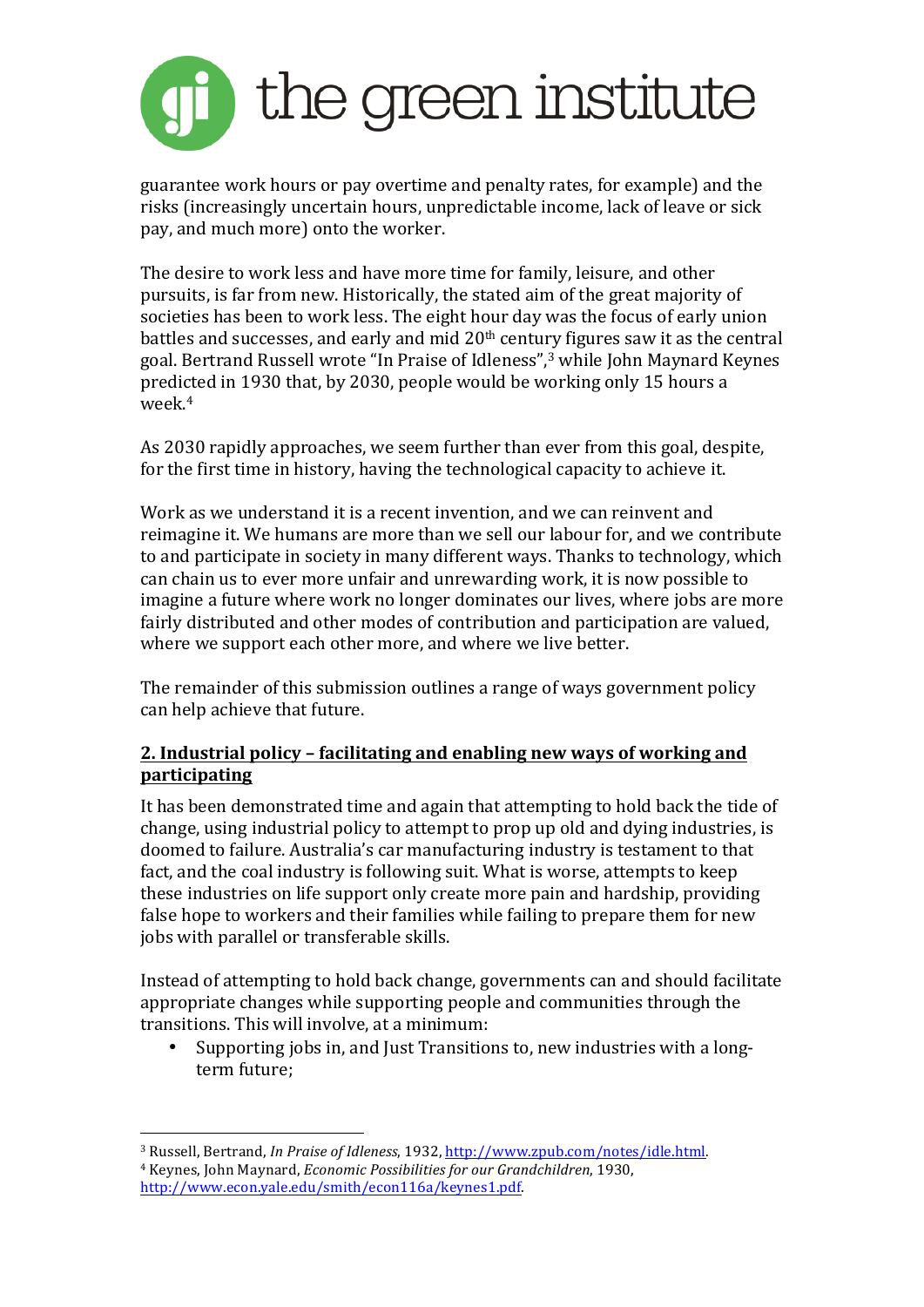

- Supporting jobs in new, and reinvented, modes of employment, such as cooperatives, social enterprises, and other more democratic and participatory employment options, and ensuring that industrial protections apply to workers in less democratic "gig economy" modes;
- Returning the emphasis of schools and universities to broad-based education, rather than the narrow focus on skills-based training which is equipping young people spectacularly poorly for a rapidly changing world; and
- Embracing broader conceptions of participation and contribution than simply selling our labour, supporting volunteerism, caring, creativity and more.

## *2.1 New industries*

 

A popular mythology has developed in recent years that the technological revolution will make jobs evaporate, leaving millions out of work. This has been fuelled by reports such as that by the Committee for Economic Development of Australia (CEDA) in 2015, suggesting "almost five million Australian jobs around  $40\%$  of the workforce – face the high probability of being replaced by computers in the next 10 to 15 years",<sup>5</sup> as well as CSIRO's *Tomorrow's Digitally Enabled Workforce*,<sup>6</sup> projecting that 44% of Australia's jobs are at risk of automation in the coming years.

While it is clear that a very large number of jobs are likely to become redundant, this does not necessarily mean that there won't be jobs to go around – unless we choose to make that the case. David Graeber has famously written about the invention of new "bullshit" jobs to keep us busy, for example.<sup>7</sup> More positively, on the one hand, there is the potential to develop policies which will encourage and support working less and sharing the jobs more fairly (see 2.4 below). In addition, these reports often glance over the fact that technology and social change also unlock the potential to create new, high quality jobs in other areas. This latter can be supported and encouraged by government policy.

While accurately predicting the growth of new industries and where jobs will be required is difficult, if not impossible (see section 2.3 on education below), some specific changes are clear.

<sup>&</sup>lt;sup>5</sup> Committee for Economic Development of Australia, *Australia's Future Workforce?*, June 2015, p6, 

http://adminpanel.ceda.com.au/FOLDERS/Service/Files/Documents/26792%7EFutureworkfor ce\_June2015.pdf.

 $\overline{6}$  Hajkowicz, Stefan; Reeson, Andrew; Rudd, Lachlan; Bratanova, Alexandra; Hodgers, Leonie; Mason, Claire; Boughen, Naomi, *Tomorrow's Digitally Enabled Workforce: Megatrends and scenarios for jobs and employment in Australia over the coming twenty years.* Data61 | CSIRO, Brisbane, 2016, https://publications.csiro.au/rpr/pub?pid=csiro:EP161054.

<sup>&</sup>lt;sup>7</sup> Graeber, David, "On the Phenomenon of Bullshit Jobs", *Strikemag*, August 2013, https://strikemag.org/bullshit-jobs/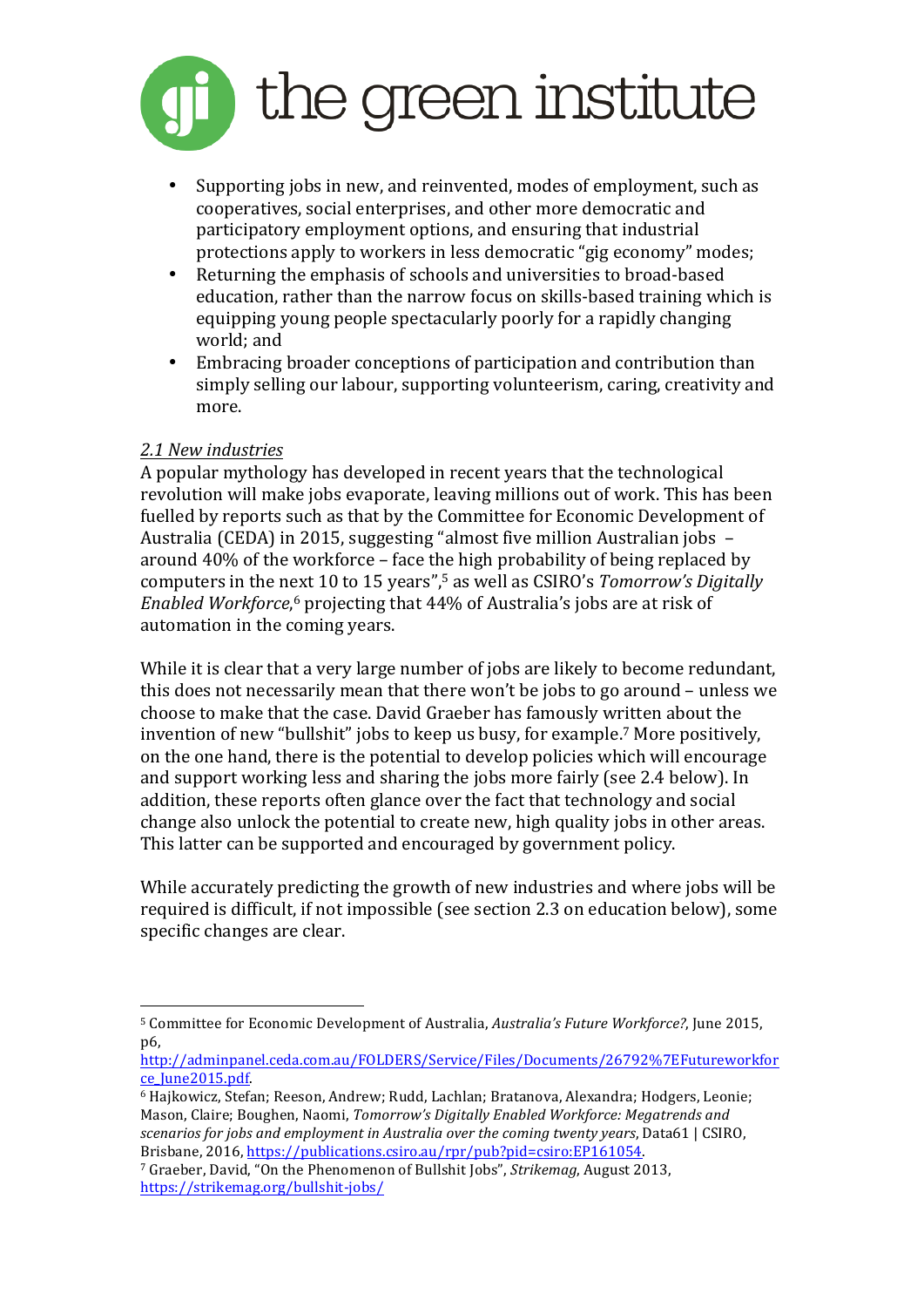

For example, a cursory glance at both scientific evidence and global markets shows that the coal industry has no future, while clean energy industries and environmental remediation will necessarily boom. Additionally, artificial intelligence and machine learning make a wide range of repetitive jobs obsolete while opening up an array of new options in research, development, coding, services and more. Our aging population, usually seen as a threat, also presents great employment potential if we stop marginalising and demeaning the vital and rewarding work of care.

A full survey of these options is unnecessary, impossible, and beyond the scope of this submission. However, it is salient to take one example: jobs in the energy industries. Current government energy policy is predicated on an assumption that jobs in the coal sector must be protected while jobs in energy efficiency, renewable energy and remediation of fossil fuel mining sites are irrelevant, less valuable, or illusory. Government is using regulation, subsidies, tax policy and rhetoric to attempt to achieve this goal which, as noted, is both doomed to fail, and to hurt people and communities while failing.

A far better industrial policy to create better, more long-term jobs would be to shift incentives across the board towards a swift transition to renewable energy and energy efficiency, and invest in remediating mine sites. Central to the success of such policy would be the development of Just Transition strategies, in consultation with affected communities, to support a combination of retraining, reskilling, relocation and retirement for workers in the closing industries.

#### *2.2 New modes – democratic workforces or platform monopolies*

Technology has enabled change not just in the way we work but in who we work for, with the potential to make life for workers better or worse. We need to both support the better and protect against the depredations of the worse.

On the positive side, technology provides tremendous capacity for democratising work, creating fertile ground for the development of worker-owned cooperatives, social enterprises and other similar modes where workers have literally – more ownership of their work. This gives people the opportunity to choose what they do, where, when, and in what ways. The online culture of open source, wiki and other modes of co-creation, despite being under attack, nevertheless nurtures these practices, which create a better, fairer environment for workers, as well as more creative and productive enterprises and more interesting and useful products and services for everyone else.

Government can and should support the development of cooperatives, platform cooperatives, social enterprises and similar, through streamlining of regulatory and compliance processes, or even with positive tax treatment.

Of course, not all workers will find jobs in worker-owned cooperatives or similar in the short or medium term. Many will be stuck in traditional corporations or,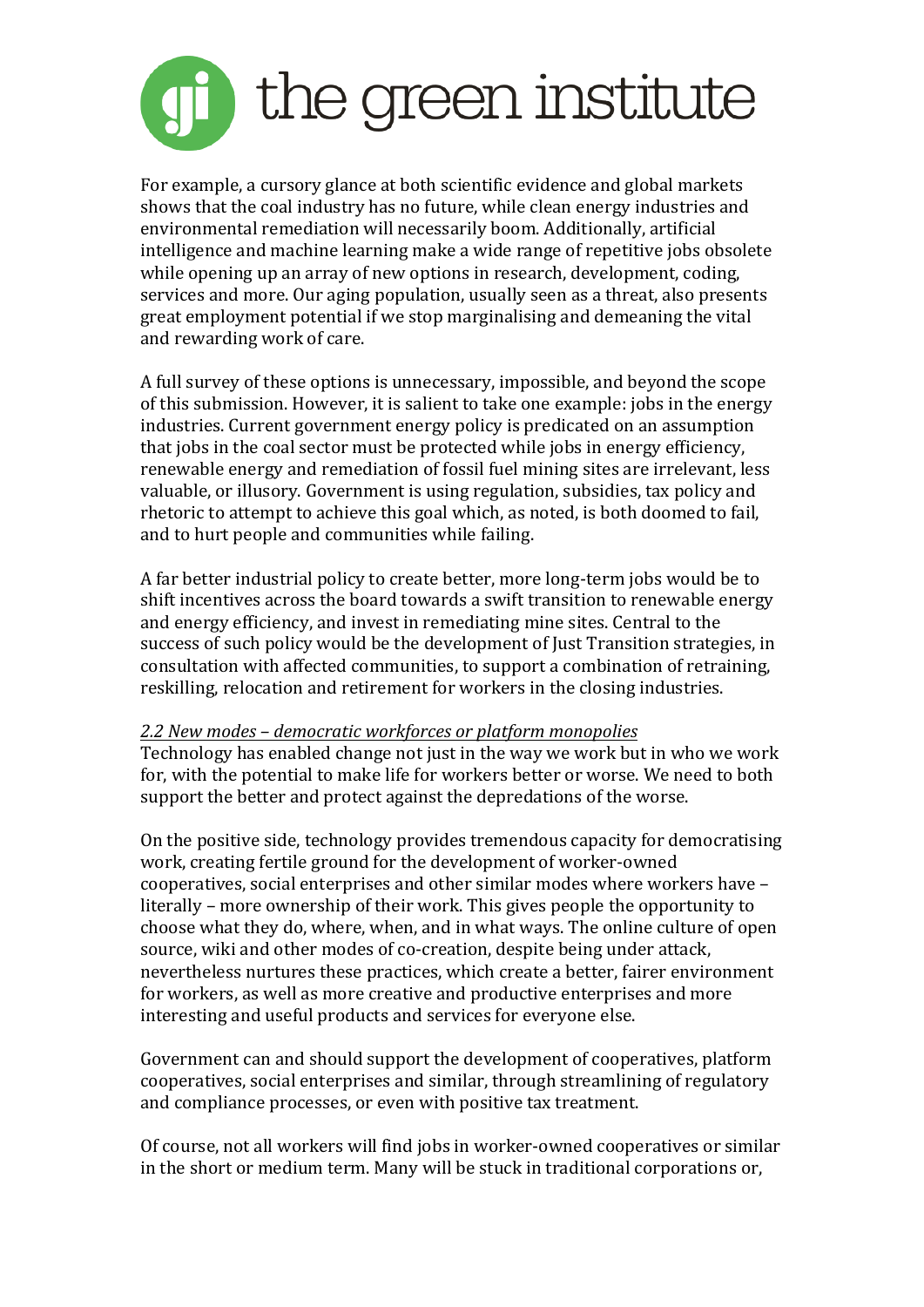

often worse, the new "platform monopolies". This leaves workers in ever greater precarity. Indeed, former US Labor Secretary Robert Reich has written: "The new on-demand work shifts risks entirely onto workers, and eliminates minimal standards completely. In effect, on-demand work is a reversion to the piece work of the nineteenth century - when workers had no power and no legal rights, took all the risks, and worked all hours for almost nothing."<sup>8</sup>

As well as supporting democratisation of the workforce, as enabled by technology, government should protect workers in the "gig economy", where abusive industrial practices have also been enabled by the same technology. This should involve legislatively applying worker protections, from leave entitlements to minimum wage, collective bargaining rights to national employment standards, to all workers, regardless of who they work for and how. These vital protections can and should be supplemented by the systemic support of a Universal Basic Income (see section 3).

## *2.3 Education, not just training*

 

As noted, it is impossible to accurately predict what jobs and industries will survive and thrive in the decades ahead, but it is clear that many will be dramatically different from those of the present. Computers are increasingly not just making repetitive and menial tasks obsolete, but now are replacing far more intricate and high-skilled tasks from legal drafting<sup>9</sup> to anaesthesia<sup>10</sup> and beyond. While we cannot know what computers may or may not be able to do at the current rate of acceleration, it is reasonably safe to assume that they will continue to be least suited to the most 'human' skills of critical thinking, creativity and caring.

In this context, the narrow focus on skills-based, "job-ready" training which has increasingly been forced into the education system from primary schools all the way to universities, is equipping young people spectacularly poorly for a rapidly changing world. What is required, instead, is education for education's sake, developing curiosity, interest in ideas and knowledge, and those 'human' skills of critical thinking, creativity and caring. These are what will equip people with what it takes to flourish in a rapidly changing world.

This area could be the subject of an entire, complex submission in its own right, but can only be glanced over here. However, it is worth noting specific policies in this area could include:

<sup>&</sup>lt;sup>8</sup> Reich, Robert, "The Share-the-Scraps Economy", *The Huffington Post*, 2 February 2015, https://www.huffingtonpost.com/robert-reich/the-sharethescraps-econom\_b\_6597992.html <sup>9</sup> Deloitte Insight: Over 100,000 legal roles to be automated, *Legal IT Insider*, March 16, 2016,

http://www.legaltechnology.com/latest-news/deloitte-insight-100000-legal-roles-to-beautomated/.

 $10$  Atchabahian, Arthur and Thomas M Hemmerling, "Robotic Anesthesia: How is it Going to Change Our Practice?", *Anesth Pain Med.* 2014 Feb; 4(1): e16468.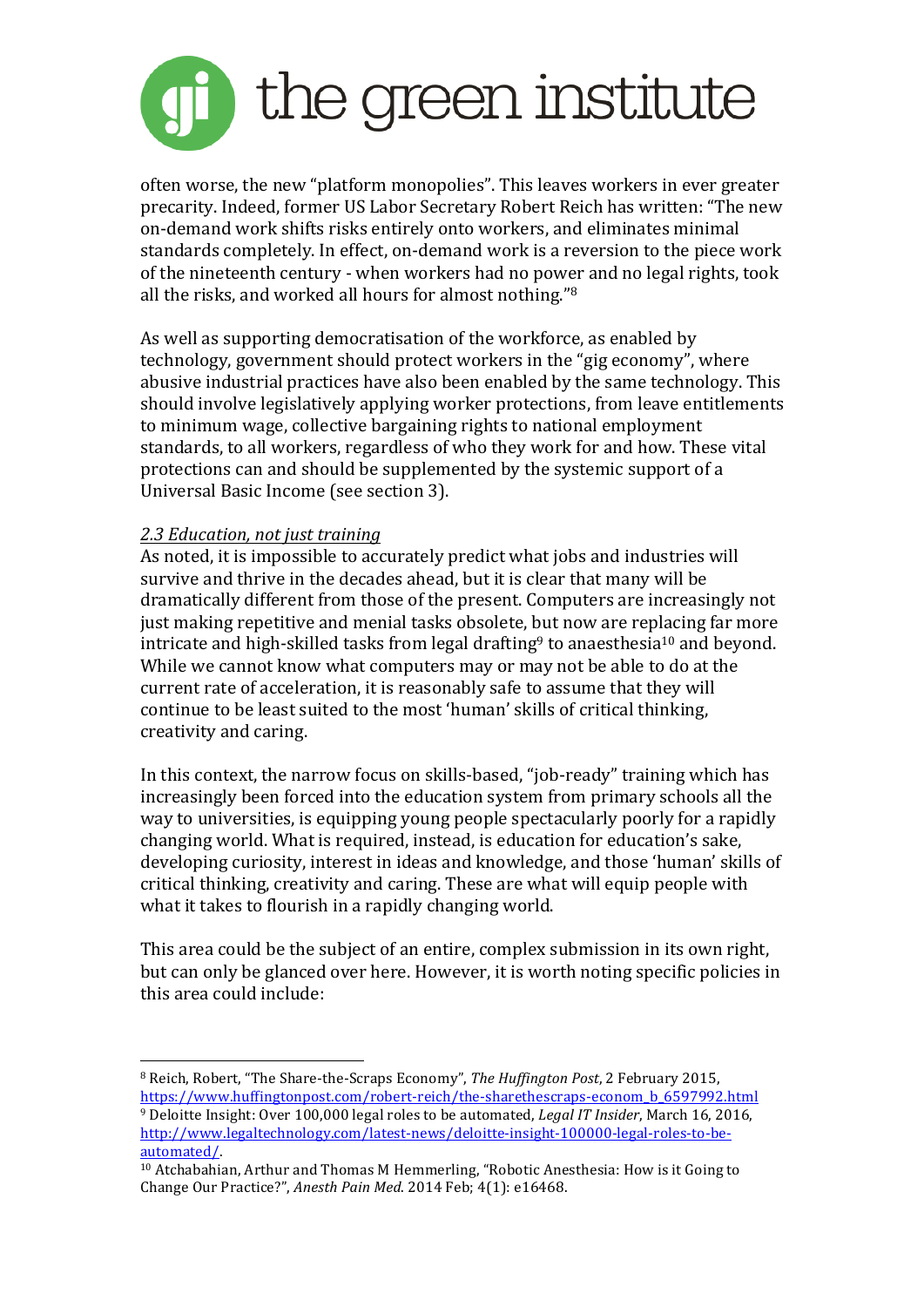

- Reversing the corporatisation of particularly higher education, which demands a churn of ever more students, given less attention (fewer academic staff and shorter semesters) and less choice (slashing the range of subjects offered in curricula);
- Rewarding teaching and learning instead of demeaning them; treating them with respect, and demonstrating an understanding that they are valuable in their own right, not solely as a mechanism for developing skills of production and consumption;
- Required by both the above, investing properly in education, from early learning through to post-graduate education; and
- Enabling students to study, learn and engage with their education more fully – in practice this would involve making tertiary education free again, and introducing a Universal Basic Income, or at least a universal youth payment, so that students do not need to work busy jobs, leaving too little time to even attend classes.

## *2.4 Broadening conceptions of contribution and participation*

Increasingly, our political, economic and social discourse only acknowledges one useful form of participation and contributing in society – traditional paid labour. Other forms, such as volunteering or caring, or those forms of labour which are most difficult to earn a living from, such as the creative arts, are treated as less valid, or even self-indulgent, practices despite frequently adding more to social value than some highly paid labour.

If we consider that many forms of labour as we currently value it, from manufacturing to banking, sales to legal drafting, may soon be automated out of existence, clearly we need to broaden our conception of how we best contribute to society. This is before we even consider the evidence that we are happier, more fulfilled, and more productive, when we are volunteering, participating in community activities, involved in artistic pursuits, and spending time caring for each other without the constant pressure to work harder.

For the first time in history, technology enables us to envisage and create a world where work no longer dominates our lives, where jobs are more fairly distributed and other modes of contribution and participation are valued, where we support each other more, and where we live better.

The central policy lever government can use to help deliver this vision, alongside education and legislated worker protections, is to shorten the officially recognised working week to 28 hours. With so many people already seeking the right to shorter, or more flexible, working hours, and with the clear and increasing divide between those who are overworked and those who are underemployed, a legislated shorter working week would lead to a fairer distribution of work and a more balanced position for work in our lives.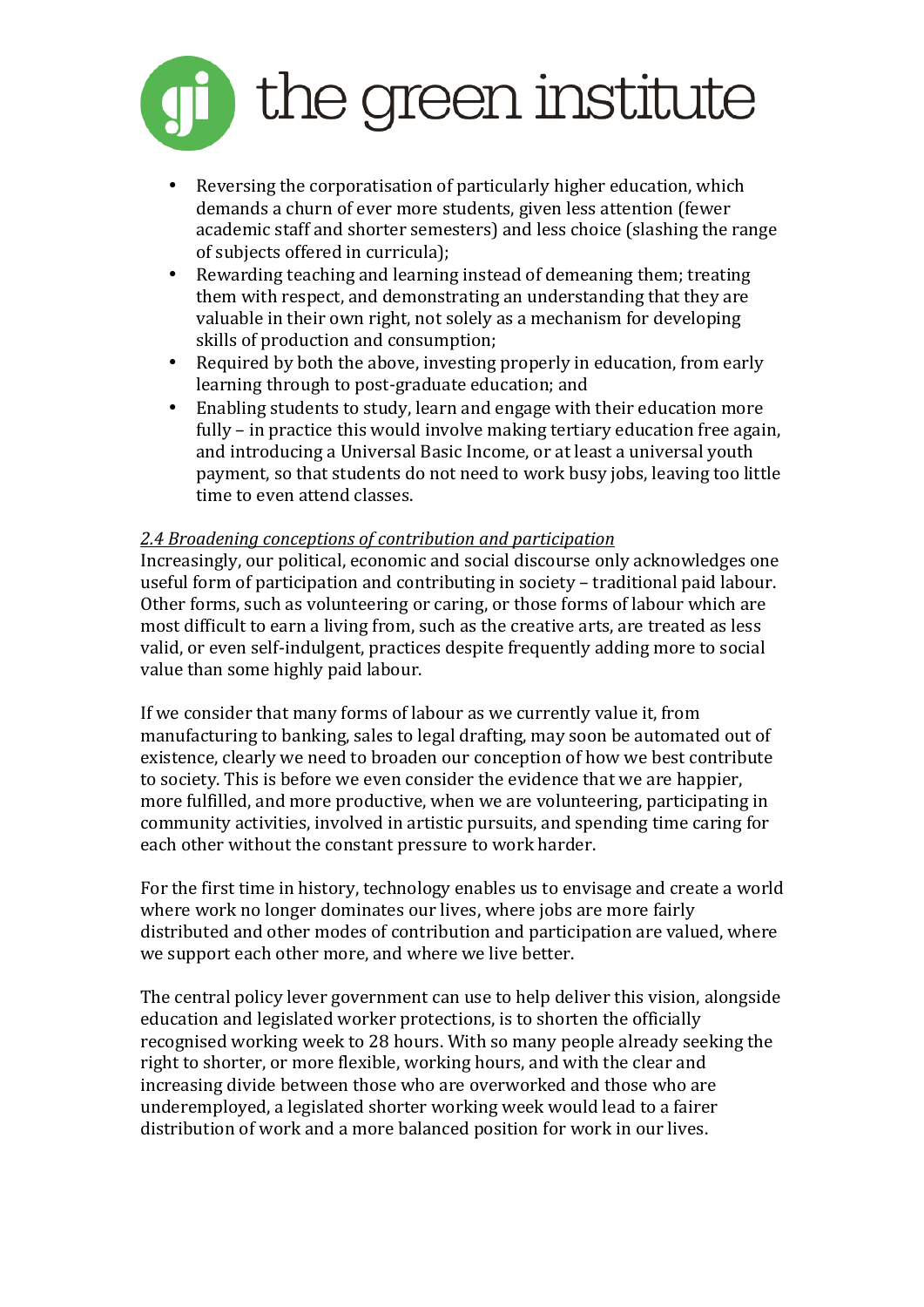

In addition to shortening the working week, government can recognise the role of volunteerism, caring, creativity and other non-paid-labour modes of contribution and participation by either actively enabling those who engage in them to access financial support or, preferably, working towards a Universal Basic Income which does not discriminate between any forms of contribution.

## **3. Social welfare – towards a Universal Basic Income**

If the shadow of mass-automation teaches us anything, hopefully it can be that stigmatising those who, through no fault of their own, cannot find work, is utterly wrong.

Regardless, we already have clear evidence from numerous evaluations that punitive policies such as 'Welfare to Work' and 'Work for the Dole', the 'Basics' Card and 'Healthy Welfare Card', and shifting single parents and people with a disability onto Newstart, are not only ineffective and complex to administer, but they are actively harmful to people and are undermining the work-readiness, financial resilience and mental health of those they purport to help.<sup>11</sup>

The current approach to welfare is through an outdated model designed around the working conditions of the 1960s and 70s. Changes to the system over the last couple of decades have led to an increasingly complex and punitive system that is both ineffectual and increasingly expensive to administer. It seeks to micromanage the unemployed without having the resources for effective case management or support, resulting in illogical participation requirements that often fall over as a result of the inability to contact Centrelink staff - with ongoing IT failures, millions of unanswered calls, and more time spent waiting on the phone than participating in poorly directed and ineffectual training programs. The complexity and lack of trust combine to create a series of perverse disincentives in the form of high marginal tax rates and taper rates, liquid assets tests and so on – which reduce the financial resilience of would-be workers, increase the risk that by bouncing above or below income thresholds they will be excluded or breached – making each trip in and out of short-term employment and each unpredictable pay-packet a kind of Russian roulette.

This approach has been bad enough up to now. However, in a world where more and more existing skills will be obsolete, where people are seeking alternative ways to contribute and participate, and where technology has driven a shift to even more insecure, unpredictable and piecemeal work, it becomes completely unworkable.

 

<sup>&</sup>lt;sup>11</sup> See for instance the evidence from recent inquiries by the Senate Committees into income inequality, Indigenous programs and grants, Newstart Allowance, the social determinants of health, and the Government's proposed 2016 'budget repair' measures. Combined these reports demonstrate the evidence against these effectiveness of investment in these punitive policy measures has been before the Parliament but has not influenced their direction.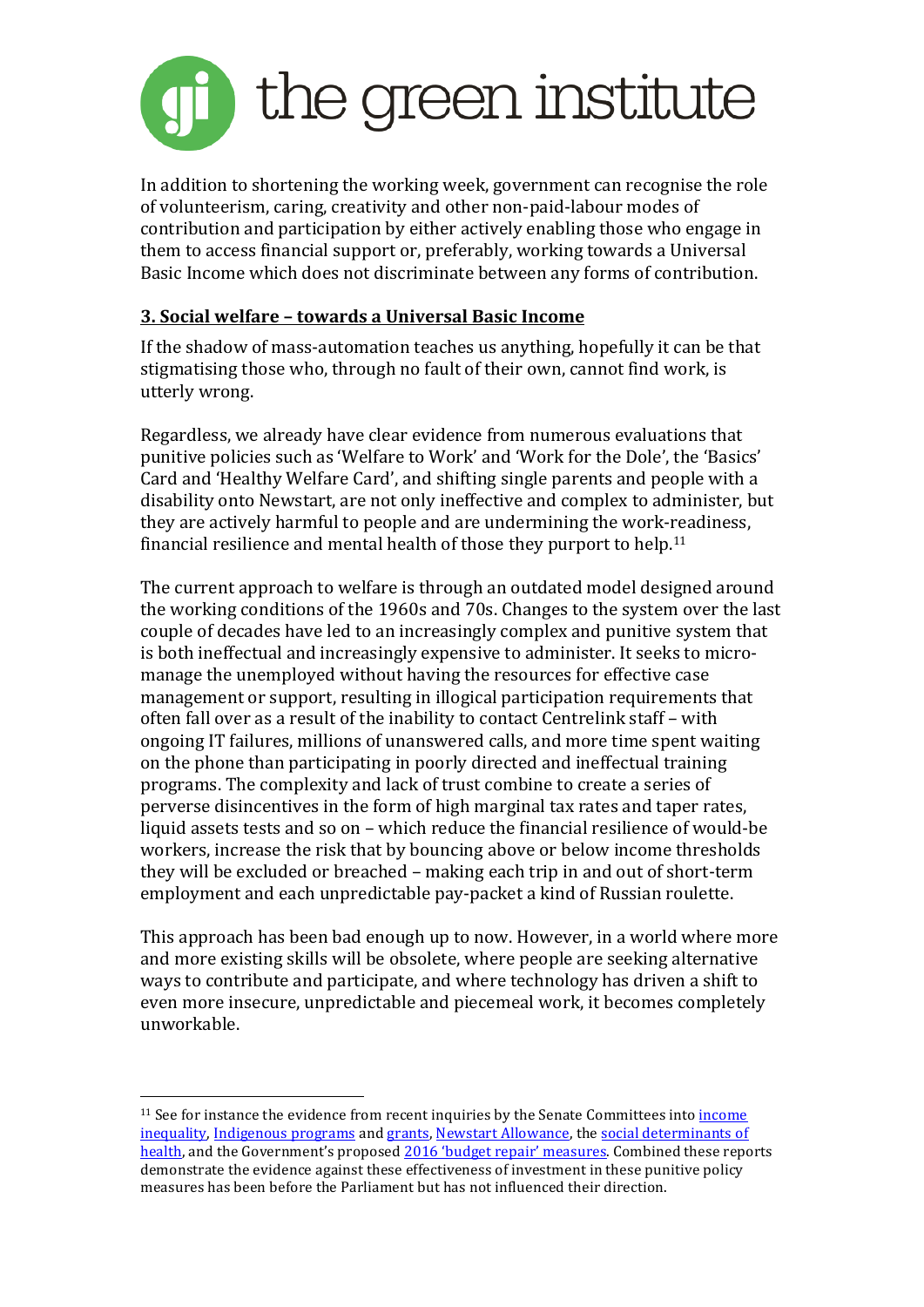

The clearest alternative is to switch tack altogether and build a system based on enabling people to make their own choices through a Universal Basic Income.

A UBI, most simply expressed, is a system where income does not start at zero. Just as we do not, in a decent society, expect people to do without at least basic health care, and at least basic education, we should not expect anybody to live without at least a basic income. Taking the form of small, regular payments to everybody, unconditionally, it would be far simpler to manage than the current system, avoid its pitfalls to do with effective marginal tax rates, etc, and reverse the damaging punitive approach to welfare, instead embracing a universalist attitude which trusts people instead of treating them as constantly under suspicion.

A UBI is an important mechanism for supporting people through the enormous changes to work which are coming in the decades ahead. But, more deeply, it is an enabling policy for the work life of the future which technology has made possible. It's the kind of policy we will need if we are to encourage people to retrain for a new career, to accept piecemeal and less predictable work, to step back in order to care for children or aging parents, to spend longer in education, to volunteer for a community organisation or set up a community garden, to put time and effort into creative arts, or to take the risk of starting a new business. Without a UBI, those decisions are hugely fraught and confronting. With it, they become imaginable, opening up new worlds of possibility.

Obviously, adopting a UBI will not happen immediately or in one single move, but government can start making moves towards it immediately. This would involve reversing the ever increasing conditionality of support payments and making them available to more people. The next step could be universal youth payments or universal pensions, as we slowly build towards a full UBI.

It is important to emphasise, as the many other ideas raised in this submission make clear, that a UBI is not and should never be considered a silver bullet which can solve all the challenges to the future of work and workers. It must be implemented alongside continued and increased investment in public health and education, industrial policy to support the development of new industries and new modes of employment, the right to a shorter working week, and strong, legislated workers' protections from leave entitlements to collective bargaining rights and more.

# **7. Conclusion**

The Green Institute encourages the Senate Select Committee to set out an ambitious agenda for change over coming years, or risk Australia being left behind or locked into systems which will be seriously detrimental to the great majority of Australians. It is our submission in particular that recommendations should include: